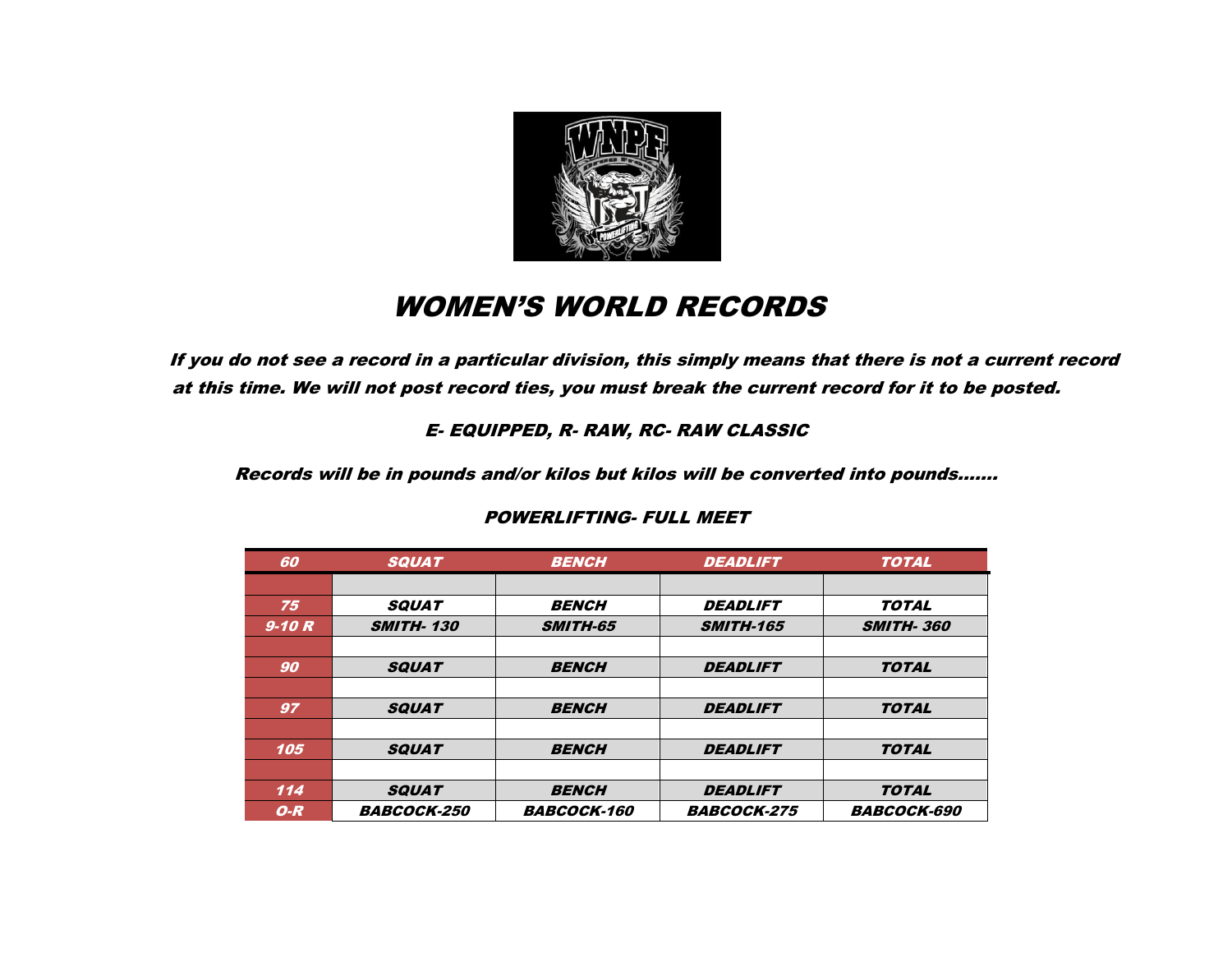| O-RC                  | <i><b>PEREZ-175</b></i>     | <b>PEREZ-95</b>              | <i><b>PEREZ-165</b></i>      | <b>PEREZ-435</b>            |
|-----------------------|-----------------------------|------------------------------|------------------------------|-----------------------------|
| 40-44 R               | <b>HERRERA-215</b>          | <b>HERRERA-140</b>           | <b>HERRERA-255</b>           | <i><b>HERRERA-605</b></i>   |
| 50-54 R               | <b>CONROY-200</b>           | <b>CONROY-100</b>            | <b>CONROY-270</b>            | <b>CONROY-570</b>           |
| <b>50-54 RC</b>       | <b>FISHER-215</b>           | <i><b>FISHER-130</b></i>     | <b>FISHER-285</b>            | <b>FISHER-630</b>           |
|                       |                             |                              |                              |                             |
| 123                   | <i><b>SQUAT</b></i>         | <b>BENCH</b>                 | <b>DEADLIFT</b>              | <b>TOTAL</b>                |
| $O-R$                 | <i><b>BABCOCK-270</b></i>   | <i><b>BABCOCK-160</b></i>    | <i><b>MOONEY-290</b></i>     | <i><b>BABCOCK-705</b></i>   |
| O-RC                  | <b>KULKARNI-215</b>         | <i><b>KULKARNI-100</b></i>   | <b>KULKARNI-205</b>          | <b>KULKARNI-520</b>         |
| 40-44 R               | <b>SUPINSKI-175</b>         | <b>SUPINSKI-105</b>          | <b>SUPINSKI-220</b>          | <i><b>SUPINSKI-500</b></i>  |
| 40-44 RC              | <b>HALL-205</b>             | <b>HALL-115</b>              | <b>HALL-250</b>              | <b>HALL-570</b>             |
| 45-49 R               | PLACA-195                   | PLACA-100                    | PLACA-255                    | PLACA-550                   |
|                       |                             |                              |                              |                             |
| 132                   | <i><b>SQUAT</b></i>         | <b>BENCH</b>                 | <i><b>DEADLIFT</b></i>       | <b>TOTAL</b>                |
| 15-16 R               | <b>HARRIER-180</b>          | <b>HARRIER-120</b>           | <b>HARRIER-255</b>           | <b>HARRIER-555</b>          |
| O-R                   | <b>FREE-230</b>             | <b>FREE-140</b>              | <i><b>JOHNSON-275</b></i>    | <i><b>FREE-630</b></i>      |
| O-RC                  | <i><b>CACIOPPO-275</b></i>  | <i><b>CACIOPPO-150</b></i>   | <i><b>CACIOPPO-315</b></i>   | <i><b>CACIOPPO- 740</b></i> |
| 65-69 R               | <b>HODUPSKI-120</b>         | <b>HODUPSKI-80</b>           | <b>HODUPSKI-170</b>          | <b>HODUPSKI-370</b>         |
|                       |                             |                              |                              |                             |
| 148                   | <b>SQUAT</b>                | <b>BENCH</b>                 | <i><b>DEADLIFT</b></i>       | <b>TOTAL</b>                |
| <b>OPEN-R</b>         | <b>NKWODIMMAH-320</b>       | <b>NKWODIMMAH-155</b>        | <b>NKWODIMMAH-375</b>        | <b>NKWODIMMAH-850</b>       |
| 45-49 R               | <b>FREE-230</b>             | <b>FREE-140</b>              | <b>FREE-285</b>              | <i><b>FREE-655</b></i>      |
| 50-54 R               | <b>SOTTOSANTI-220</b>       | <i><b>SOTTOSANTI-120</b></i> | <i><b>SOTTOSANTI-315</b></i> | <b>SOTTOSANTI-655</b>       |
| 55-59 R               | <b>HIGGS-160</b>            | <b>HIGGS-130</b>             | <b>HIGGS-295</b>             | <b>HIGGS-585</b>            |
|                       |                             |                              |                              |                             |
| 165                   | <i><b>SQUAT</b></i>         | <b>BENCH</b>                 | <i><b>DEADLIFT</b></i>       | TOTAL                       |
| JR-R                  | <i><b>CASOLA- 300</b></i>   | CASOLA-135                   | <i><b>CASOLA- 320</b></i>    | <b>CASOLA-755</b>           |
| <b>OPENR</b>          | <b><i>WISE-315</i></b>      | <i><b>EDWARDS-185</b></i>    | <i><b>WISE-400</b></i>       | <i><b>WISE-890</b></i>      |
| <i><b>OPEN RC</b></i> | <i><b>PARKER-350</b></i>    | <b>PARKER-225</b>            | <b>PARKER-405</b>            | <b>PARKER-980</b>           |
| 45-49 R               | <b>PERRY-195</b>            | <b>PERRY-135</b>             | <b>PERRY-265</b>             | <b>PERRY-595</b>            |
| 50-54 R               | <i><b>EDWARDS-300</b></i>   | <i><b>EDWARDS-185</b></i>    | <i><b>EDWARDS-365</b></i>    | <b>EDWARDS-850</b>          |
|                       |                             |                              |                              |                             |
| 181                   | <i><b>SQUAT</b></i>         | <b>BENCH</b>                 | <i><b>DEADLIFT</b></i>       | TOTAL                       |
| $JR-R$                | CASOLA-285                  | CASOLA-125                   | CASOLA-315                   | CASOLA-725                  |
| $O-R$                 | <i><b>ZBIKOWSKI-285</b></i> | <b>COLLINS-170</b>           | <i><b>ZBIKOWSKI-360</b></i>  | <i><b>ZBIKOWSKI-790</b></i> |
| <i>SUBSR</i>          | <i>ZBIKOWSKI-285</i>        | <i><b>ZBIKOWSKI-145</b></i>  | <i>ZBIKOWSKI-360</i>         | <i>ZBIKOWSKI-790</i>        |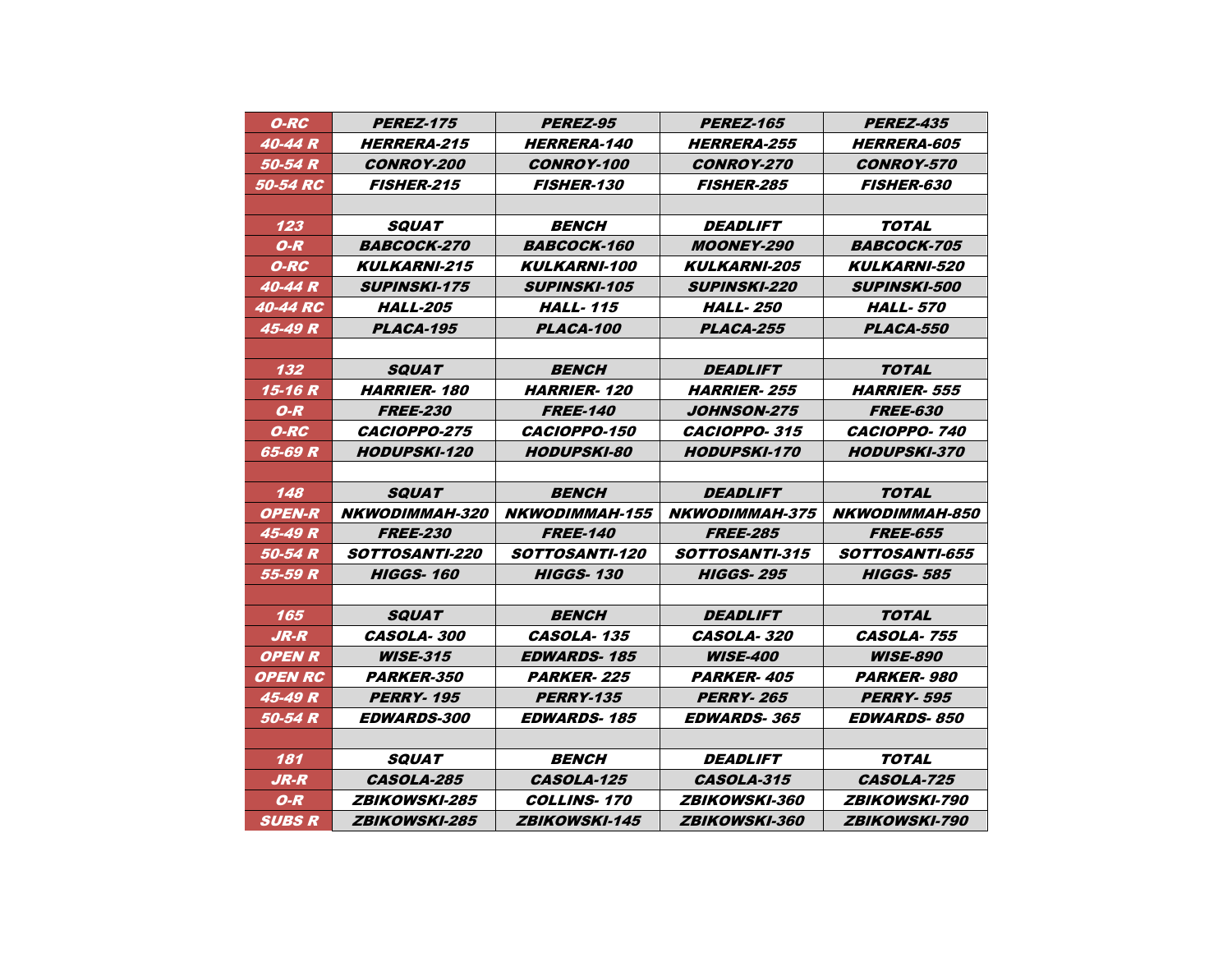| 45-49 R         | <b>HANSARD-270</b>           | <b>HANSARD-140</b>     | <b>HANSARD-325</b>     | <b>HANSARD-735</b>           |
|-----------------|------------------------------|------------------------|------------------------|------------------------------|
| 45-49 RC        | <b>BURKE-310</b>             | <b>BURKE-175</b>       | <b>BURKE-375</b>       | <b>BURKE-860</b>             |
| 45-49 SP        | <b>SAMS-350</b>              | <i><b>SAMS-145</b></i> | <b>SAMS-395</b>        | <i><b>SAMS- 880</b></i>      |
| 55-59 R         | <b>WILLIAMS-190</b>          | <b>WILLIAMS-140</b>    | <b>WILLIAMS-245</b>    | <b>WILLIAMS-575</b>          |
|                 |                              |                        |                        |                              |
|                 |                              |                        |                        |                              |
| <b>SHW</b>      | <b>SQUAT</b>                 | <b>BENCH</b>           | <i><b>DEADLIFT</b></i> | <b>TOTAL</b>                 |
|                 |                              |                        |                        |                              |
| $JR-R$          | <b>MALAFRONTE-300</b>        | <b>MALAFRONTE-170</b>  | <b>MALAFRONTE-330</b>  | <b>MALAFRONTE-800</b>        |
| $O-R$           | <b>LEONE-310</b>             | <b>LEONE-150</b>       | <b>LEONE-335</b>       | <b>LEONE-795</b>             |
| O-RC            | <b>PIERINELLI-325</b>        | <b>MCHENRY-175</b>     | <b>PEARSON-365</b>     | <b>PEARSON-865</b>           |
| $SM-R$          | <b>ANZIANI-215</b>           | <b>ANZIANI-125</b>     | <b>ANZIANI-265</b>     | <b>ANZIANI- 605</b>          |
| <b>SM-RC</b>    | <b>PEARSON-335</b>           | <b>PEARSON-165</b>     | <b>PEARSON-365</b>     | <b>PEARSON-865</b>           |
| <b>40-44 RC</b> | <i><b>ATTERBERRY-395</b></i> | <b>ATTERBERRY-225</b>  | <b>ATTERBERRY-375</b>  | <i><b>ATTERBERRY-995</b></i> |

# SINGLE LIFT WORLD RECORDS

#### PLEASE SCROLL DOWN FOR ALL RECORDS

#### BENCH PRESS ONLY

| <b>WEIGHT CLASS</b> | <b>BENCH</b>      |
|---------------------|-------------------|
| 60                  |                   |
|                     |                   |
|                     |                   |
| 75                  |                   |
|                     |                   |
| 90                  |                   |
|                     |                   |
| 97                  |                   |
| $O-R$               | <b>BENNER-110</b> |
| 55-59 R             | <b>BENNER-110</b> |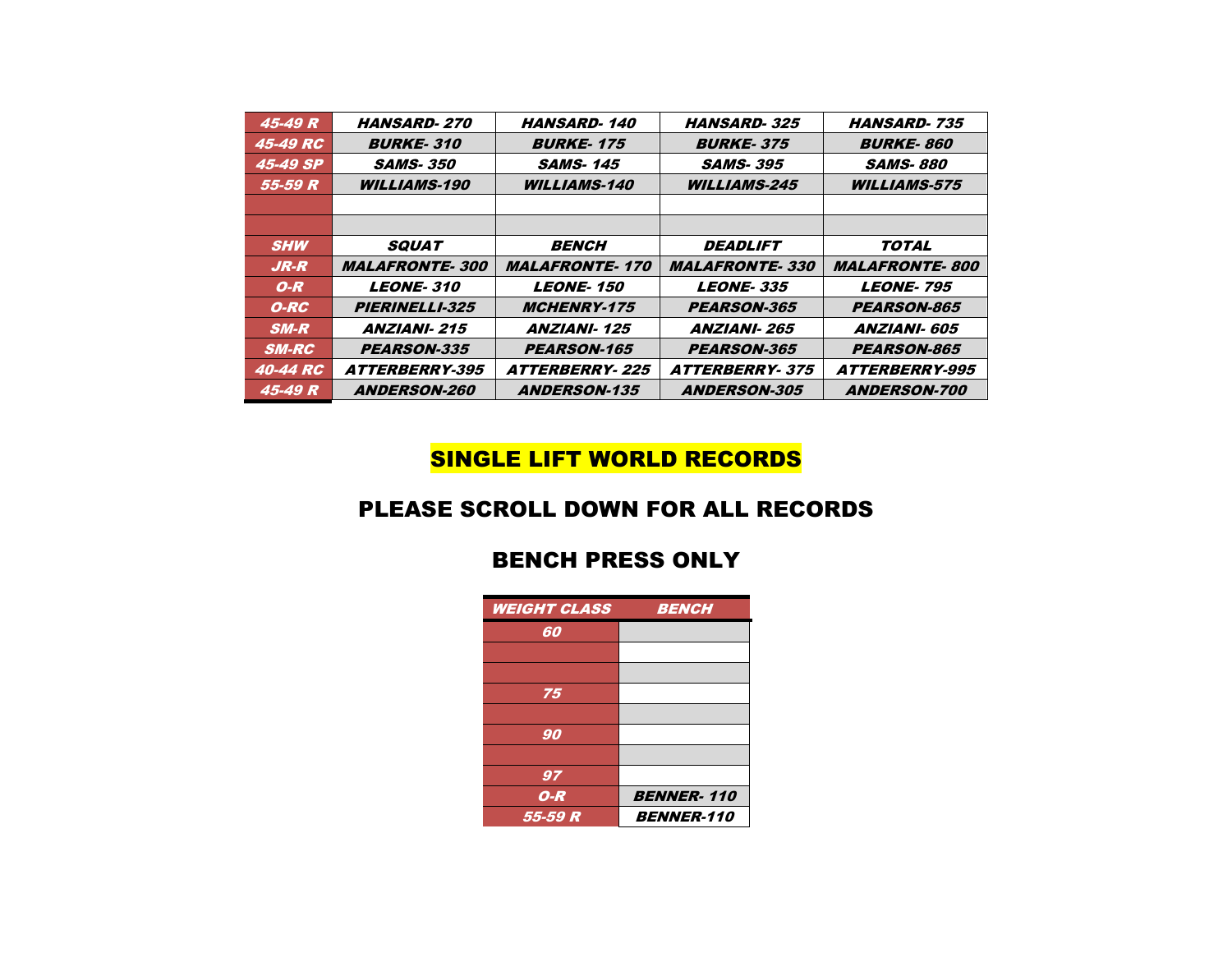| <b>BENNER-105</b>          |
|----------------------------|
| <i>BENNER-105</i>          |
|                            |
|                            |
| <i><b>BABCOCK-160</b></i>  |
| <i><b>FISHER-130</b></i>   |
|                            |
|                            |
| <b>BABCOCK-160</b>         |
|                            |
|                            |
|                            |
| <b>DONOVAN-75</b>          |
| <i><b>HARRIER- 120</b></i> |
| <i><b>LARSON-165</b></i>   |
|                            |
|                            |
| <b>BERTI-120</b>           |
| <b>COLIAN-80</b>           |
| <i><b>MACRI-115</b></i>    |
|                            |
|                            |
|                            |
| <b>BRUMETT-100</b>         |
| <b>ROLON-90</b>            |
| <b>RICHARD-145</b>         |
|                            |
|                            |
| <b>WILLIAMS-140</b>        |
|                            |
|                            |
| <b>ROMO-130</b>            |
| ORR- 125                   |
|                            |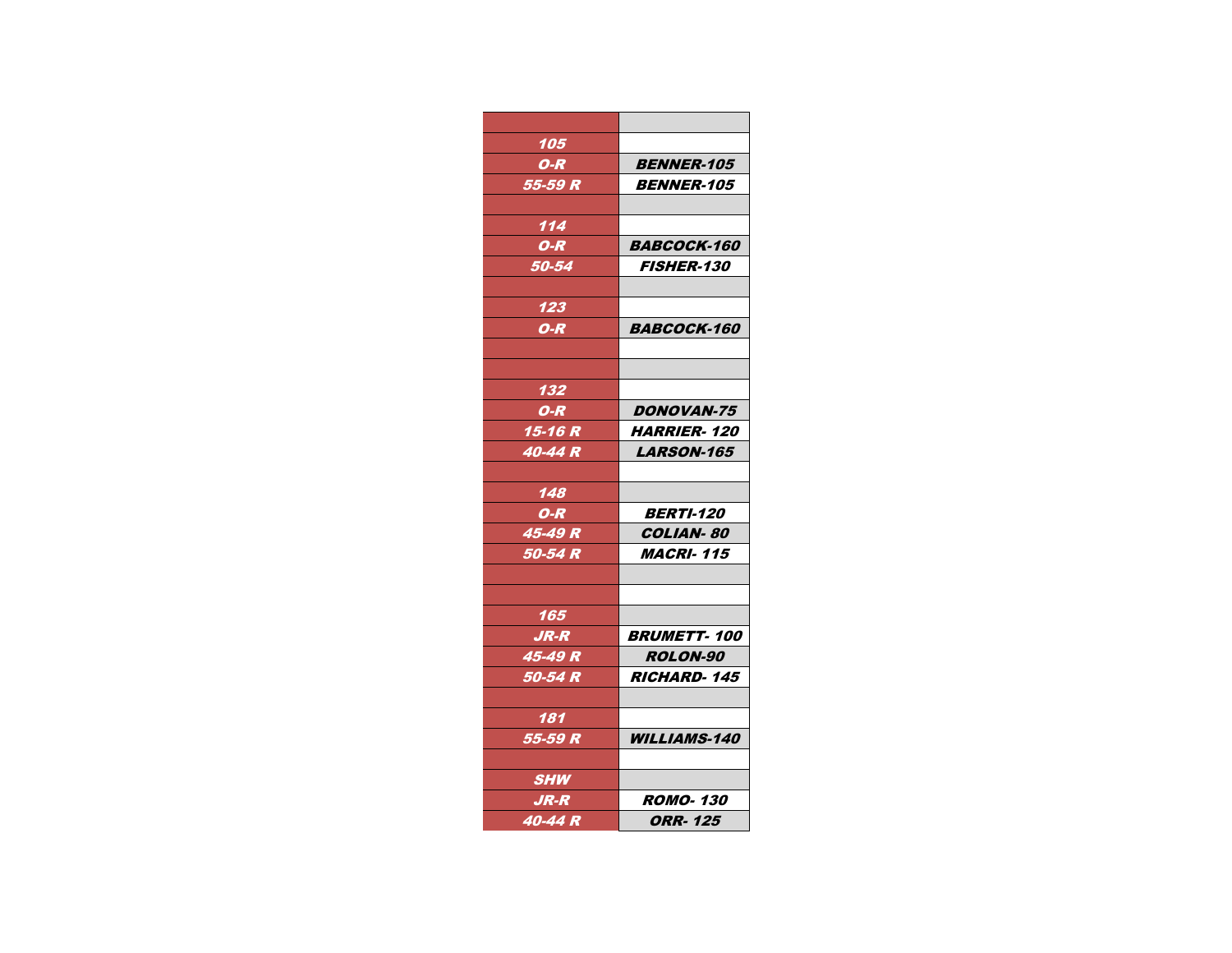

### DEADLIFT ONLY

| <b>WEIGHT CLASS</b> | <b>DEADLIFT</b>           |
|---------------------|---------------------------|
| 60                  |                           |
|                     |                           |
|                     |                           |
| 75                  |                           |
|                     |                           |
| 90                  |                           |
|                     |                           |
| 97                  |                           |
|                     |                           |
| 105                 |                           |
|                     |                           |
|                     |                           |
| 114                 |                           |
| $O-R$               | <b>BABCOCK-275</b>        |
| 50-54 R             | <b>FISHER-285</b>         |
|                     |                           |
| 123                 |                           |
| $O-R$               | <b>BABCOCK-275</b>        |
| 132                 |                           |
| 15-16 R             | <i><b>HARRIER-255</b></i> |
| $O-R$               | <b>SILVA-430</b>          |
| $SM-R$              | <b>SILVA-400</b>          |
| 60-64 R             | <b>JOHNSON-165</b>        |
|                     |                           |
| 148                 |                           |
| $O-R$               | <b>HORTON-240</b>         |
| 55-59 R             | <b>HIGGS-295</b>          |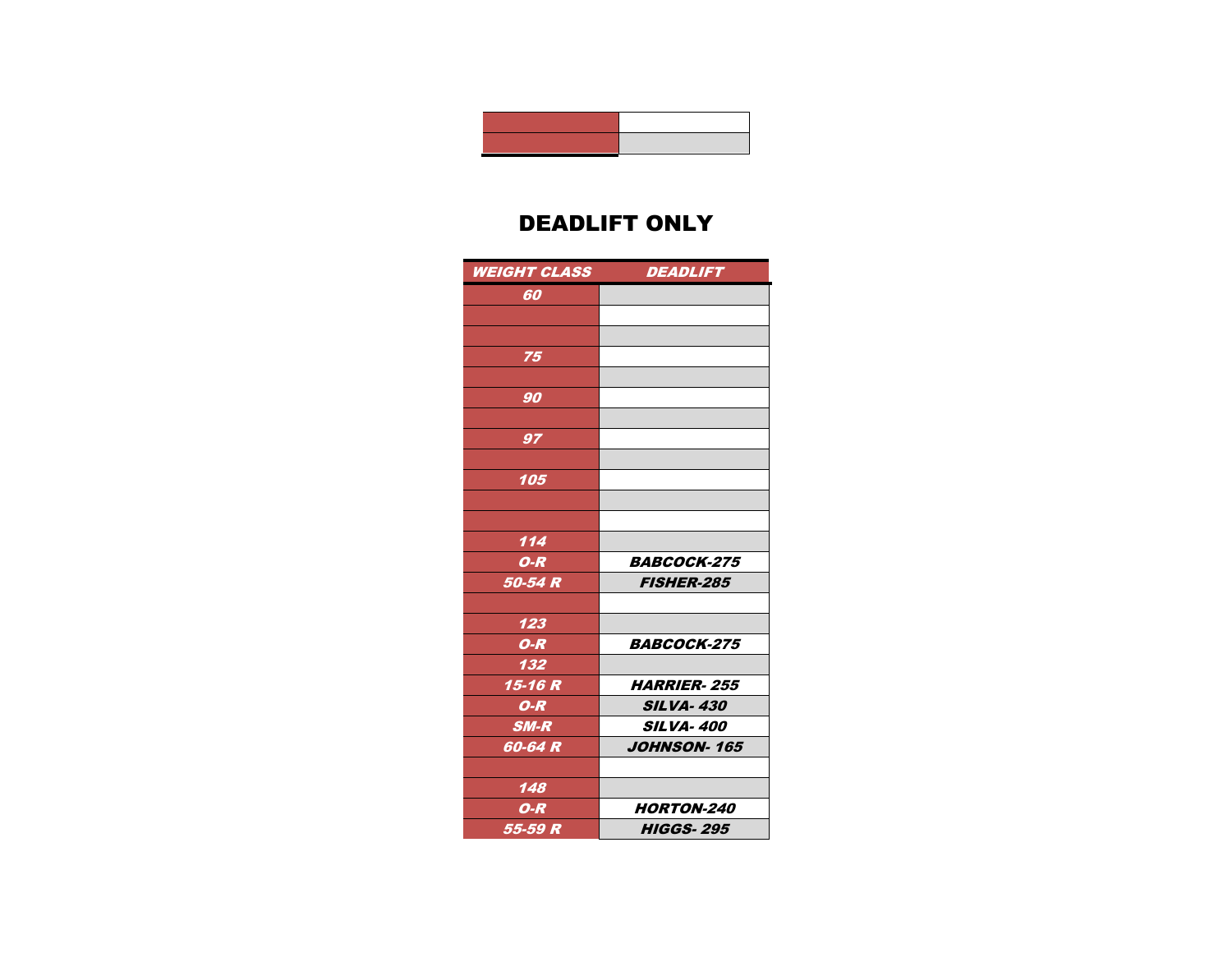| 165        |                        |
|------------|------------------------|
| 17-19 R    | <b>HENRY-355</b>       |
|            |                        |
|            |                        |
| 181        |                        |
| $O-R$      | <b>ABERCRUMBIE-315</b> |
| 50-54 R    | <b>DANIELS-275</b>     |
| 55-59 R    | <b>KING-215</b>        |
|            |                        |
| <b>SHW</b> |                        |
| $JR-R$     | <b>NEESMITH-285</b>    |
| 45-49-R    | <b>KLEMANN-250</b>     |

# SQUAT ONLY

| <b>WEIGHT CLASS POWERCURL</b> |                    |
|-------------------------------|--------------------|
| 60                            |                    |
|                               |                    |
|                               |                    |
| 75                            |                    |
|                               |                    |
| 90                            |                    |
|                               |                    |
| 97                            |                    |
|                               |                    |
| 105                           |                    |
|                               |                    |
| 114                           |                    |
| $O-R$                         | <b>BABCOCK-250</b> |
|                               |                    |
| 123                           |                    |
| O-R                           | <b>BABCOCK-270</b> |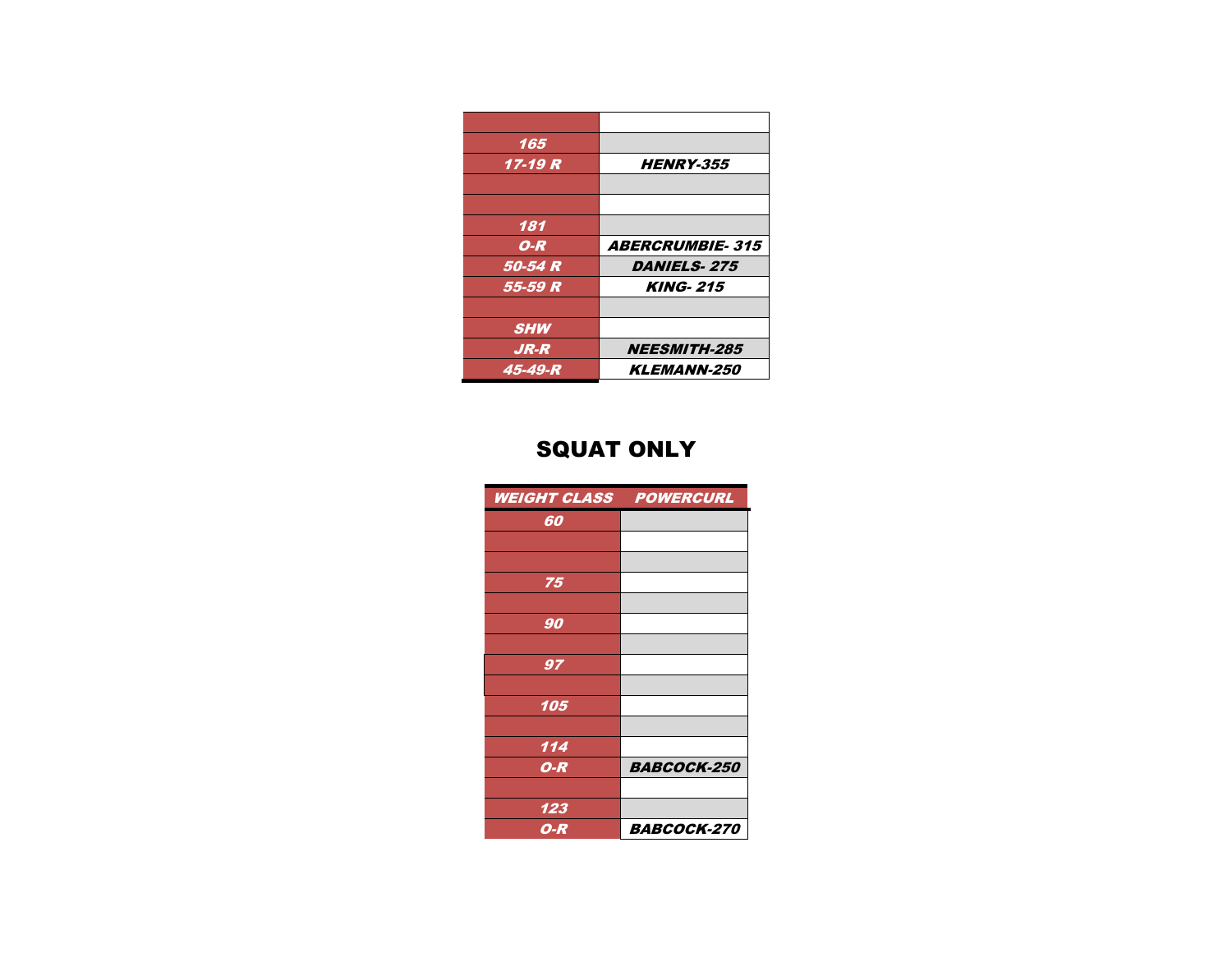| 132        |                    |
|------------|--------------------|
|            |                    |
| 148        |                    |
|            |                    |
| 165        |                    |
| 50-54 R    | <b>RICHARD-185</b> |
|            |                    |
|            |                    |
| 181        |                    |
|            |                    |
| <b>SHW</b> |                    |
|            |                    |
|            |                    |
|            |                    |

#### BENCH FOR REPS

| <b>WEIGHT CLASS</b> | <b>REPS</b>             |
|---------------------|-------------------------|
| 60                  |                         |
|                     |                         |
| 75                  |                         |
|                     |                         |
| 97                  |                         |
| 0                   | <i><b>BENNER-50</b></i> |
| 55-59               | <b>BENNER-50</b>        |
|                     |                         |
| 105                 |                         |
| 0                   | <b>BENNER-36</b>        |
| 55-59               | <b>BENNER-36</b>        |
|                     |                         |
| 114                 | <b>FISHER-44</b>        |
|                     |                         |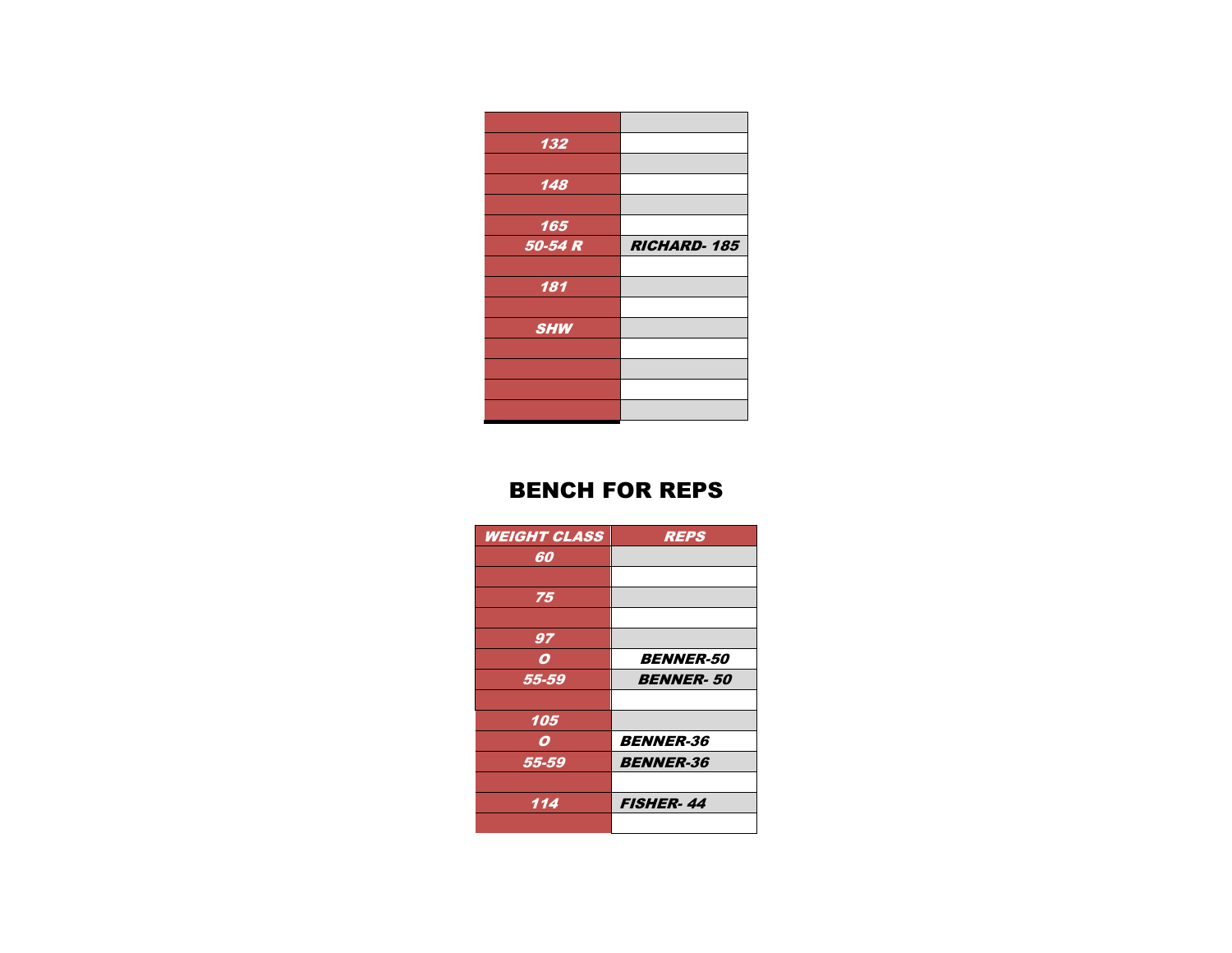| 123         |                             |
|-------------|-----------------------------|
| 40-44       | <b>SUPINSKI-40</b>          |
|             |                             |
| 148         |                             |
| <b>OPEN</b> | <b>BERTI-28</b>             |
| 55-59       | <b>MACRI-31</b>             |
|             |                             |
| 181         |                             |
| 55-59       | <b>KING-16</b>              |
|             |                             |
| <b>SHW</b>  |                             |
| <b>JR</b>   | <b>ROMO-18</b>              |
| 40-44       | <i><b>ATTERBERRY-15</b></i> |

# POWERCURL/ STRICT CURL

| <b>WEIGHT CLASS POWERCURL</b> |  |
|-------------------------------|--|
| 60                            |  |
|                               |  |
|                               |  |
| 75                            |  |
|                               |  |
| 90                            |  |
|                               |  |
| 97                            |  |
|                               |  |
| 105                           |  |
|                               |  |
| 114                           |  |
|                               |  |
|                               |  |
| 123                           |  |
|                               |  |